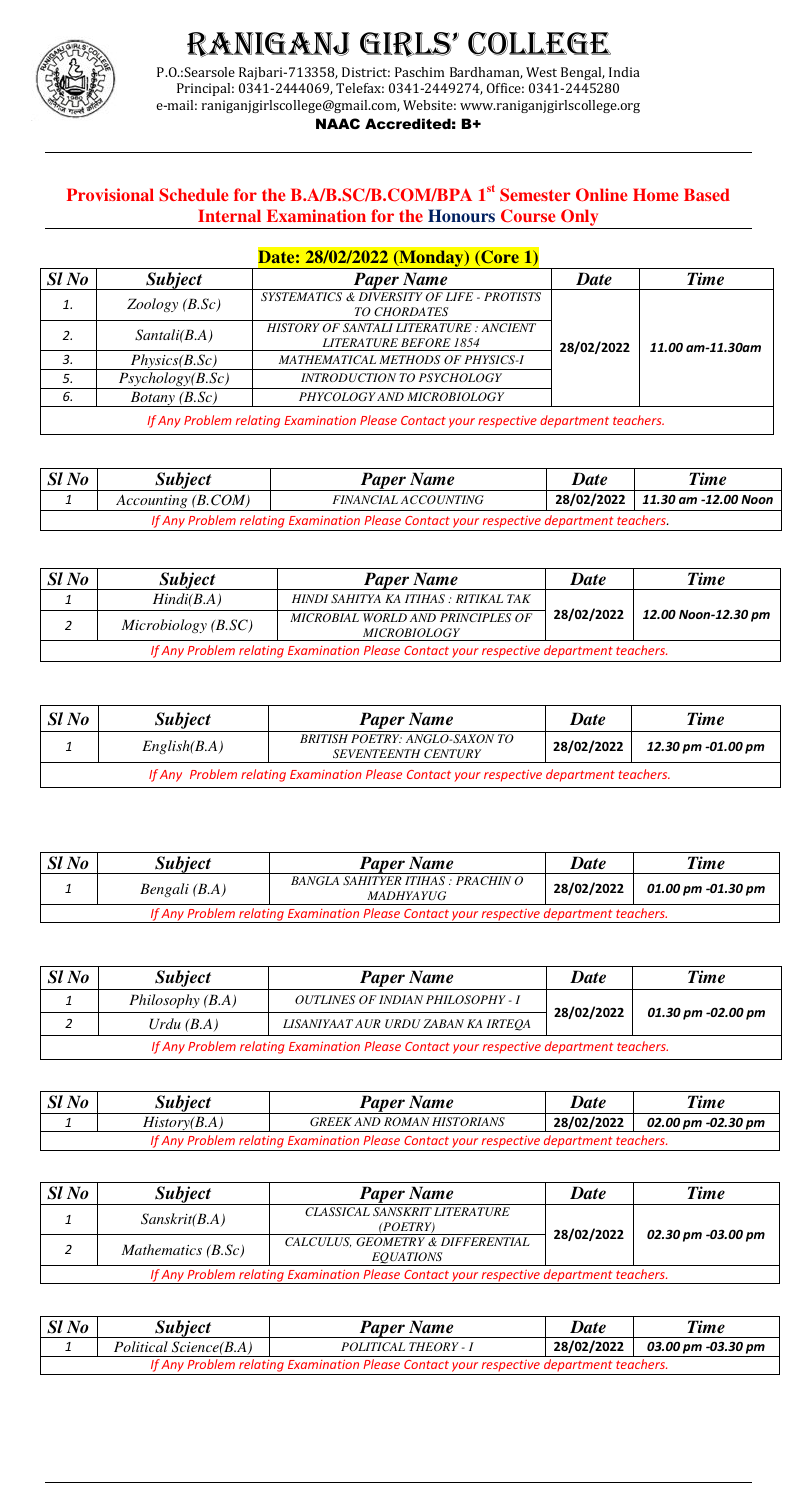

# Raniganj giRls' College

P.O.:Searsole Rajbari-713358, District: Paschim Bardhaman, West Bengal, India Principal: 0341-2444069, Telefax: 0341-2449274, Office: 0341-2445280 e-mail: raniganjgirlscollege@gmail.com, Website: www.raniganjgirlscollege.org

### NAAC Accredited: B+

## **Provisional Schedule for the B.A/B.SC/B.COM/BPA 1st Semester Online Home Based Internal Examination for the Honours Course Only**

|      |                                                                                         | Date: 01/03/2022 (Tuesday) (Core 2)            |             |                  |  |
|------|-----------------------------------------------------------------------------------------|------------------------------------------------|-------------|------------------|--|
| SlNo | <i>Subject</i>                                                                          | <b>Paper Name</b>                              | <b>Date</b> | <b>Time</b>      |  |
| 1.   | Zoology(B.Sc)                                                                           | <b>ECOLOGY</b>                                 |             |                  |  |
| 2.   | Santali(B.A)                                                                            | <b>FOLK LITERATURE - FOLK SONGS AND RHYMES</b> |             |                  |  |
| 3.   | Physics(B.Sc)                                                                           | <i>MECHANICS</i>                               |             | 11.00 am-11.30am |  |
| 5.   | Psychology(B.Sc)                                                                        | <b>INTRODUCTION TO BIOPSYCHOLOGY</b>           | 01/03/2022  |                  |  |
| 6.   | <i>Botany</i> $(B.Sc)$                                                                  | <b>BIOMOLECULES AND CELL BIOLOGY</b>           |             |                  |  |
|      | Hindustani Classical                                                                    | <b>GENERAL THEORY - I</b>                      |             |                  |  |
|      | <i>Vocal Music (B.A)</i>                                                                |                                                |             |                  |  |
|      | If Any Problem relating Examination Please Contact your respective department teachers. |                                                |             |                  |  |

| SlNo                                                                                    | <b>Subject</b>      | <b>Paper Name</b>    | Date | <b>Time</b>                         |
|-----------------------------------------------------------------------------------------|---------------------|----------------------|------|-------------------------------------|
|                                                                                         | Accounting (B. COM) | <b>BUSINESS LAWS</b> |      | $01/03/2022$   11.30 am -12.00 Noon |
| If Any Problem relating Examination Please Contact your respective department teachers. |                     |                      |      |                                     |

| SlNo                                                                                    | <b>Subject</b> | <b>Paper Name</b>         | <b>Date</b> | <b>Time</b>        |
|-----------------------------------------------------------------------------------------|----------------|---------------------------|-------------|--------------------|
|                                                                                         | Bengali (B.A)  | <i>MADHYAYUGER KAVITA</i> | 01/03/2022  | 01.00 pm -01.30 pm |
| If Any Problem relating Examination Please Contact your respective department teachers. |                |                           |             |                    |

| SlNo                                                                                    | <b>Subject</b> | <b>Paper Name</b>                                                   | <b>Date</b> | <b>Time</b>        |  |
|-----------------------------------------------------------------------------------------|----------------|---------------------------------------------------------------------|-------------|--------------------|--|
|                                                                                         | History(B.A)   | EARLY HISTORY OF INDIA : PROTO HISTORY<br><b>TO 6TH CENTURY BCE</b> | 01/03/2022  | 02.00 pm -02.30 pm |  |
| If Any Problem relating Examination Please Contact your respective department teachers. |                |                                                                     |             |                    |  |

| SlNo                                                                                    | <b>Subject</b>       | <b>Paper Name</b>                                   | <b>Date</b> | <b>Time</b>        |
|-----------------------------------------------------------------------------------------|----------------------|-----------------------------------------------------|-------------|--------------------|
|                                                                                         | Sanskrit(B.A)        | CLASSICAL SANSKRIT LITERATURE (POETRY<br>& METRICS) | 01/03/2022  | 02.30 pm -03.00 pm |
|                                                                                         | Mathematics $(B.Sc)$ | ALGEBRA                                             |             |                    |
| If Any Problem relating Examination Please Contact your respective department teachers. |                      |                                                     |             |                    |

| SlNo                                                                                    | <b>Subject</b>         | <b>Paper Name</b>           | Date       | <b>Time</b>        |  |
|-----------------------------------------------------------------------------------------|------------------------|-----------------------------|------------|--------------------|--|
|                                                                                         | Political Science(B.A) | <b>COMPARATIVE POLITICS</b> | 01/03/2022 | 03.00 pm -03.30 pm |  |
| If Any Problem relating Examination Please Contact your respective department teachers. |                        |                             |            |                    |  |

| SlNo                                                                                    | <b>Subject</b>      | <b>Paper Name</b>                   | Date       | <b>Time</b>         |  |
|-----------------------------------------------------------------------------------------|---------------------|-------------------------------------|------------|---------------------|--|
|                                                                                         | Hindi(B.A)          | AADIKALIN EVAM MADHYAKALIN KAVYA    | 01/03/2022 | 12.00 Noon-12.30 pm |  |
|                                                                                         | Microbiology (B.SC) | <b>BACTERIOLOGY AND SYSTEMATICS</b> |            |                     |  |
| If Any Problem relating Examination Please Contact your respective department teachers. |                     |                                     |            |                     |  |

| SlNo                                                                                    | <i><b>Subject</b></i> | <b>Paper Name</b>                                                     | Date       | <b>Time</b>        |  |
|-----------------------------------------------------------------------------------------|-----------------------|-----------------------------------------------------------------------|------------|--------------------|--|
|                                                                                         | English(B.A)          | BRITISH PROSE AND DRAMA: ANGLO-SEXON<br><b>TO SEVENTEENTH CENTURY</b> | 01/03/2022 | 12.30 pm -01.00 pm |  |
| If Any Problem relating Examination Please Contact your respective department teachers. |                       |                                                                       |            |                    |  |

| SlNo                                                                                    | <i><b>Subject</b></i> | <b>Paper Name</b>                                       | <b>Date</b> | <b>Time</b>        |  |
|-----------------------------------------------------------------------------------------|-----------------------|---------------------------------------------------------|-------------|--------------------|--|
|                                                                                         | Philosophy $(B.A)$    | HISTORY OF WESTERN PHILOSOPHICAL<br><i>THOUGHTS - I</i> | 01/03/2022  | 01.30 pm -02.00 pm |  |
|                                                                                         | Urdu $(B.A)$          | URDU ADAB KI TAREEKH                                    |             |                    |  |
| If Any Problem relating Examination Please Contact your respective department teachers. |                       |                                                         |             |                    |  |